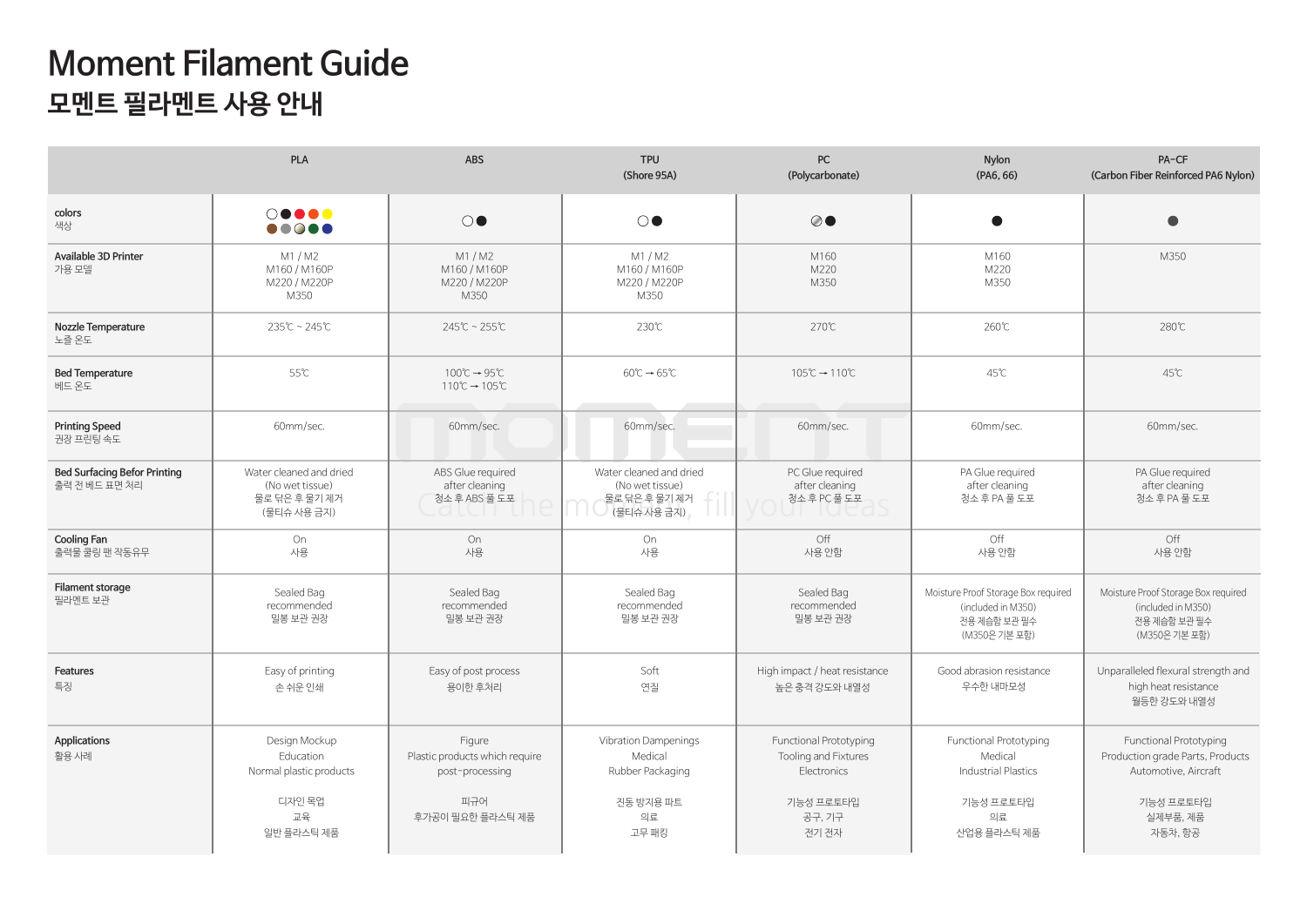| Property<br>특성                                                | <b>Testing Method</b><br>시험 방법 | <b>PLA</b>                          | <b>ABS</b>                       | <b>TPU</b><br>(Shore 95A) | <b>PC</b><br>(Natural)     | <b>PC</b><br>(Black) | <b>Nylon</b><br>(PA6, 66) | PA-CF<br>(Carbon Fiber<br>Reinforced PA6 Nylon) |
|---------------------------------------------------------------|--------------------------------|-------------------------------------|----------------------------------|---------------------------|----------------------------|----------------------|---------------------------|-------------------------------------------------|
| Charpy Impact Strength (KJ/m <sup>2</sup> )<br>충격 강도 (KJ/m^2) | ASTM D256 (ISO 179, GB/T 1043) | $13.44 \pm 1.17$                    | $12.6 \pm 1.1$                   |                           | $3.41 \pm 0.03$            | $25.1 \pm 1.9$       | $9.6 \pm 1.4$             | $13.34 \pm 0.5$                                 |
| Bending strength (MPa)<br>굽힘 강도 (MPa)                         | ASTM D790 (ISO 178, GB/T 9341) | $68.08 \pm 2.21$                    | $72.8 \pm 0.7$                   | $\equiv$                  | $100.4 \pm 2.1$            | $94.1 \pm 0.9$       | $97 \pm 1.1$              | $169.0 \pm 4.7$                                 |
| Tensile strength (MPa, X-Y)<br>인장 강도 (MPa, X-Y)               | ASTM D638 (ISO 527, GB/T 1040) | $35.65 \pm 0.93$                    | $33.3 \pm 0.8$                   |                           | $62.7 \pm 1.3$             | $59.7 \pm 1.8$       | $66.2 \pm 0.9$            | $105. \pm 5.0$                                  |
| Tensile strength (MPa, Z)<br>인장 강도 (MPa, Z)                   | ASTM D638 (ISO 527, GB/T 1040) | $39.66 \pm 0.60$                    | $25.4 \pm 0.8$                   | $\overline{\phantom{a}}$  | $41.9 \pm 2.1$             | $29.1 \pm 4.1$       | $43.3 \pm 9.1$            | $67.7 \pm 4.7$                                  |
| Elongation at break (%, X-Y)<br>연신율 (%, X-Y)                  | ASTM D638 (ISO 527, GB/T 1040) | $2.45 \pm 0.61$                     | $2.7 \pm 0.4$                    | $330.1 \pm 14$            | $3.15 \pm 0.35$            | $12.24 \pm 1.44$     | $9.9 \pm 1.5$             | $3.0 \pm 0.3$                                   |
| Elongation at break (%, Z)<br>연신율 (%, Z)                      | ASTM D638 (ISO 527, GB/T 1040) | $6.02 \pm 2.43$                     | $2.4 \pm 1.2 \%$                 | $-$                       | $2.2 \pm 0.2$              | $1.84 \pm 0.14$      | $1.8 \pm 0.4$             | $2.5 \pm 0.7$                                   |
| Young's modulus (MPa, X-Y)<br>탄성 계수 (MPa, X-Y)                | ASTM D638 (ISO 527, GB/T 1040) | $2681 \pm 215$<br>$C \rightarrow C$ | $2174 \pm 285$<br>$th\alpha$ man | $29 \pm 2.8$<br>$\cap$ n+ | $2307 \pm 60$<br>$\bigcap$ | $2048 \pm 66$        | $2223 \pm 199$            | $7453 \pm 656$                                  |
| Young's modulus (MPa, Z)<br>탄성 계수 (MPa, Z)                    | ASTM D638 (ISO 527, GB/T 1040) | $2551 \pm 335$                      | $1835 \pm 36$                    | CHU, THE                  | $2260 \pm 137$             | $1845 \pm 35$        | $2564 \pm 97$             | $4354 \pm 206$                                  |
| Glass transition temperature (°C)<br>유리 전이 온도                 | DSC, 10 °C/min                 | 62.3                                | 101.1 °C                         | $\overline{\phantom{a}}$  | 113.4                      | 113                  | 67                        | 74.2                                            |
| Vicat Softening temperature<br>비카트 연화점                        | <b>ATM D1525</b>               | $62.7 \pm 0.2$                      | 103.9 °C                         | $\overline{\phantom{a}}$  | 119.5                      | 116.9                | 180                       | 215                                             |
| Melting temperature (°C)<br>융해 온도 (녹는 온도)                     | DSC, 10 K/min                  | 150.9                               | $\overline{\phantom{a}}$         | 168                       | $\sim$                     | $\equiv$             | 190                       | 218.5                                           |

## **Moment Filament Properties 모멘트 필라멘트 물성표**

|                                                                                | 소재즉정 목적                                                                                                                                                                                                                           |
|--------------------------------------------------------------------------------|-----------------------------------------------------------------------------------------------------------------------------------------------------------------------------------------------------------------------------------|
| 충격 강도<br>굽힘 강도<br>인장 강도<br>연신율<br>탄성 계수<br>유리 전이 온도<br>비카트 연화점<br>융해 온도(녹는 온도) | 물체가 충격을 받아 파손되는 시점의 힘<br>물체를 구부려 파손되는 시점의 힘<br>물체를 당겨 파손되는 시점의 힘<br>물체를 당겨 파손되는 시점에서 물체가 워형보다 늘어나는 정도<br>해당 재질을 당겼을 때 늘어나는 길이와 저항력의 비율<br>액체도 고체도 아닌 지점(유리 전이 시점)에 도달하는 온도<br>길이 1mm의 바늘을 찔러 바늘이 들어가는 시점의 온도<br>액체 상태로 바뀌는 시점의 온도 |
|                                                                                |                                                                                                                                                                                                                                   |